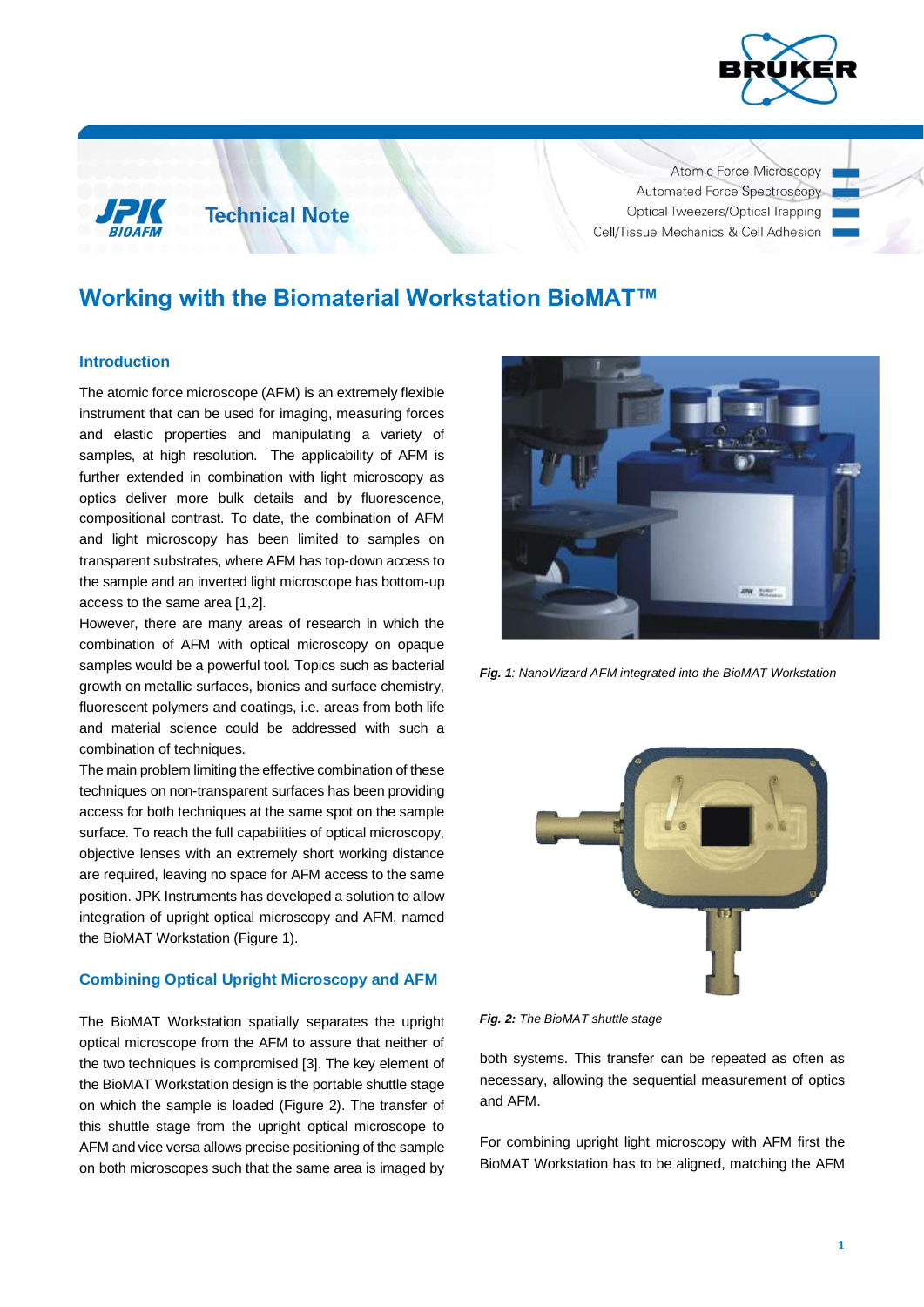scan rage to the field of view of the optical microscope. To do this, a transparent reference sample, a cross-hair structure made of chrome, width of  $5 \mu m$ , that can imaged with both systems is used. The reference sample is fixed on the shuttle-stage and imaged in the upright optical microscope. The adjustment screws of the shuttle stage are used to center the reference cross relative to the ocular cross of the optics (figure 3). Now the shuttle stage can be carefully transferred to the BioMAT Workstation without touching the adjustment screws.



*Fig. 3: a) Alignment procedure on a reference sample (left: 40x optical brightfield, right: corresponding AFM height image). b) To demonstrate imaging of the same area a mixture of 200nm fluorescence PMMA and 1mm silica beads were first imaged in the upright microscope (left) and then with the AFM (right).*

The BioMAT Workstation has integrated inverted optics, such that the AFM tip can be coarsely aligned with respect to the chrome cross on the reference sample (figure 4). This coarse alignment involves adjusting the position of the AFM head on top of the BioMAT Workstation such that the AFM tip position matches the center of the reference cross. An AFM topographic image of the cross is then be taken (figure 3). From this reference image, the coordinates within the 100µmx100µm scan range of the center position of the optical field of view on the sample can be determined. By carefully exchanging the reference sample for the sample of interest without disrupting the adjustment screws, the same area of the sample can be imaged sequentially with the two separate microscopes.



*Fig 4: The cantilever of the AFM can be aligned with the chrome reference cross using the alignment optics integrated into the BioMAT work station. This allows the user to establish common reference points in both AFM and optical space that can be applied to a sample of interest.*

# **Thiobacteria on Sulfur Surface**

One area of research where combining light microscopy and AFM on opaque substrates would be useful is in the investigation of bacteria with metal surfaces. Thiobacteria can leach mineral sulfides from various metals. During this process of bioleaching the bacteria, which mostly belongs to species of Thiobacillus ferrooxidans are in close contact to the mineral sulfides, forming a monolayered biofilm on their opaque substrate [4].

AFM is particularly suitable for investigation such biofilms as it allows the visualization and characterization of biological samples in physiological conditions with high spatial resolution. The option to combine AFM with uncompromised fluorescence microscopy is a powerful means to correctly interpret and validate the topographic images obtained by AFM with the help of corresponding images of fluorescently labelled structures. Since almost all sulfur containing minerals are opaque such samples are the perfect application for the BioMAT Workstation.

Here, Thiobacillus ferrooxidans (courtesy, Prof. Sand, University Duisburg-Essen) was grown on a piece of compressed, elementary sulphur. For fluorescence microscopy the bacterial DNA was stained using DAPI (4',6 diamido2-phenylindol). Fluorescence images were acquired with a Zeiss Axio-Imager.A1m fitted with a 100x Zeiss Acroplan water immersion objective. After imaging on the Axio-Imager, the specialized sample holder was transferred to the BioMAT Workstation and AFM imaging was conduc-